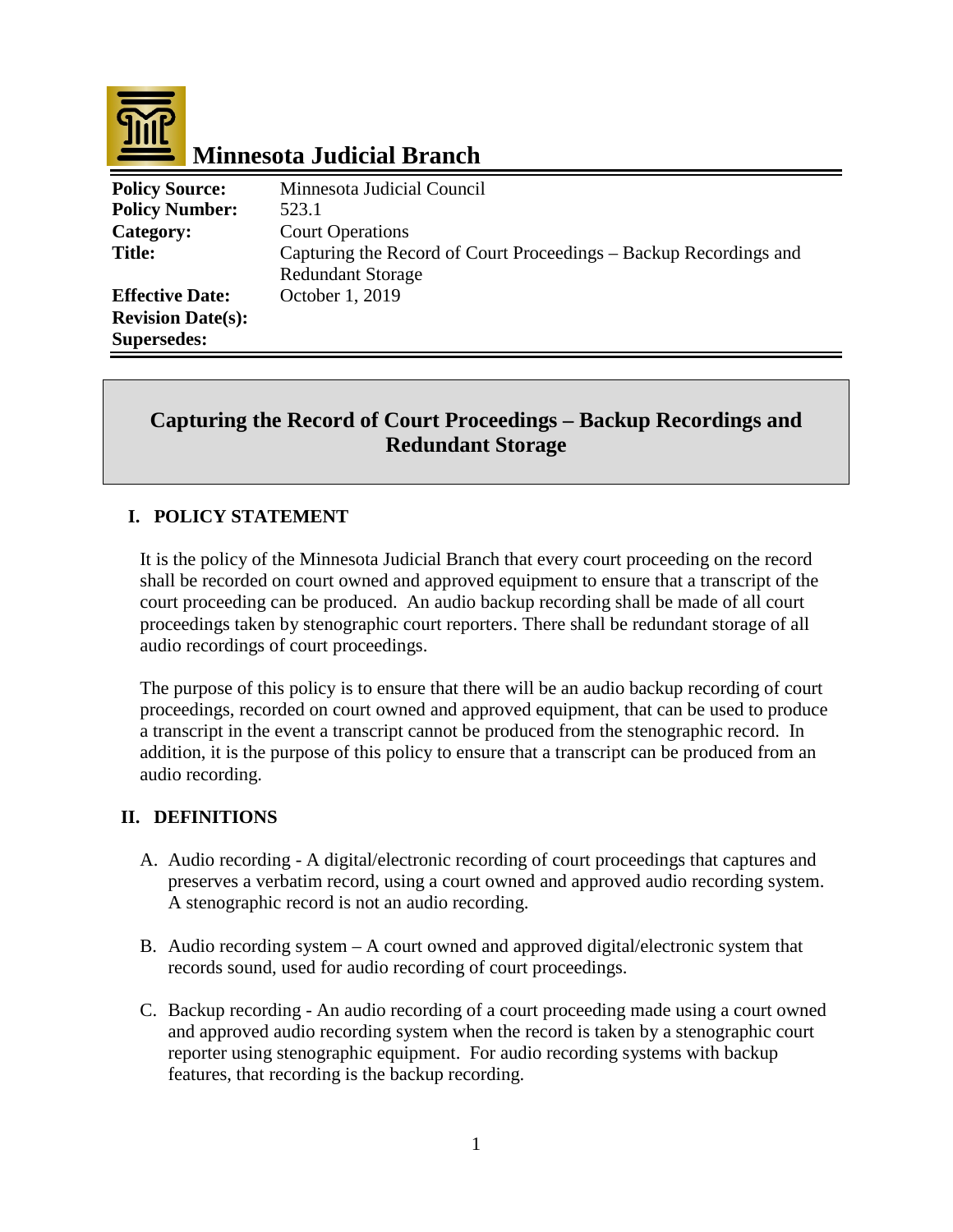- D. Certified An electronic court reporter or electronic recording equipment operator who has received a certification from the State Court Administrator's Office. A stenographic reporter who has received a Registered Professional Reporter (RPR) designation from the National Court Reporters Association (NCRA) or is exempt from the RPR requirement pursuant to Supreme Court Order 81-876 In Re Stenographic Court Reporters Minimum Qualifications and Administrative Procedures.
- E. Court proceedings Hearings and trials for district court cases heard before a judge, referee, or child support magistrate, on the record. For the purposes of this policy, court proceedings do not include conciliation court proceedings; other proceedings before a judge, referee or child support magistrate that are not on the record; or proceedings before hearing officers, or Alternative Dispute Resolution (ADR) neutrals.
- F. Electronic Court Reporter (ECR) A court reporter who is certified to capture a verbatim record of court proceedings using a court owned and approved audio recording system, and prepares and distributes transcripts.
- G. Electronic Recording Equipment Operator (EREO) Court staff who are certified to capture a verbatim record of court proceedings using an audio recording system. Unless certified to prepare transcripts, these employees are not authorized to prepare transcripts of court proceedings. For purposes of this policy this definition of EREOs includes court employees who are certified court reporters, but not currently serving as official court reporters.
- H. Official Record The official record of the proceeding is the transcript as provided in Rule 4, subd. 3(a) of the Minn. R. Pub. Access.
- I. Redundant Storage Audio recordings of court proceedings stored in multiple places.
- J. Stenographic Court Reporter A court reporter who is certified to capture a verbatim record of court proceedings using stenographic equipment and prepares and distributes transcripts.
- K. Stenographic Record A record of a court proceeding taken by a certified stenographic court reporter.

#### **III. PROCESS**

- A. Audio Recording System.
	- 1. Courtrooms must be equipped with a court owned audio recording system or an audio recording system must be readily available for use in a courtroom.
	- 2. Audio recording systems used in the Judicial Districts must be approved by the State Court Administrator (SCA), who shall maintain a list of approved systems.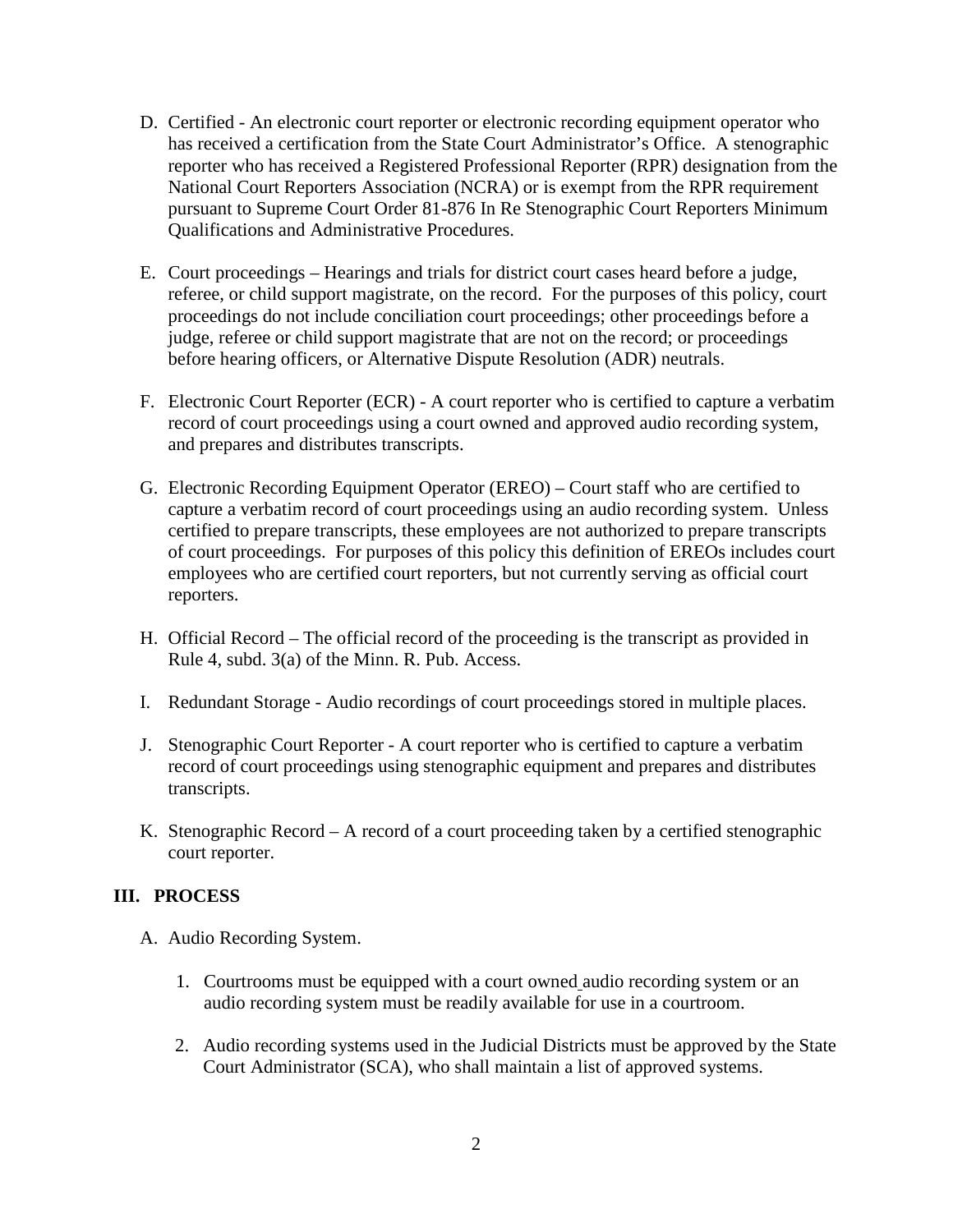- 3. The audio recording system must be operated by an authorized operator.
	- a. For purposes of capturing the audio recording, authorized operators are ECRs and EREOs.
	- b. For purposes of backup recordings, authorized operators may be court administration staff present in the courtroom, or a court reporter, or other staff outside of the courtroom who operates the audio recording system from a centralized location.
- B. Backup Recordings.
	- 1. Backup recordings must be made using a court owned and approved audio recording system of all court proceedings. Audio recordings made using other recording equipment, such as an audio recording feature on stenographic equipment do not meet the requirements of this Policy.
	- 2. The backup recording system must be operated by an authorized operator of the recording equipment designated by the district administrator, taking into consideration available courtroom staff and technology. System checks shall be conducted daily with spot checking of audio quality as provided in the judicial district court record management plan.
	- 3. Backup recordings of court proceedings taken stenographically using court owned audio recording system shall be stored in the Repository established in Judicial Council Policy 523; Storage of Captured Records of Court Proceedings.
	- 4. Backup recordings of proceedings may be used to assist in the preparation of transcripts. Rules of Public Access to Records of the Judicial Branch, Rule 4, subd.  $3(a)$  and  $(c)(2)$ .
	- 5. Backup recordings of any spoken words in the courtroom that are not part of the proceeding may be used only pursuant to Rules of Public Access to Records of the Judicial Branch, Rule 4, subd. 3(b) and (c)(3).
	- 6. The backup recording of a proceeding may be played back or provided to a judge, the judge's law clerk, or designee at the direction of the judge who presided at the court proceeding, a judge who is assigned to the case, or the chief judge, for use by the court. Rules of Public Access to Records of the Judicial Branch, Rule 4, subd.  $3(c)(3)$ .
- C. Redundant Storage.
	- 1. The audio recording, along with the detailed log notes/tags that are date and time stamped to the digital recording, must be filed and stored in the Repository as provided in Judicial Council Policy 523; Storage of Captured Records of Court